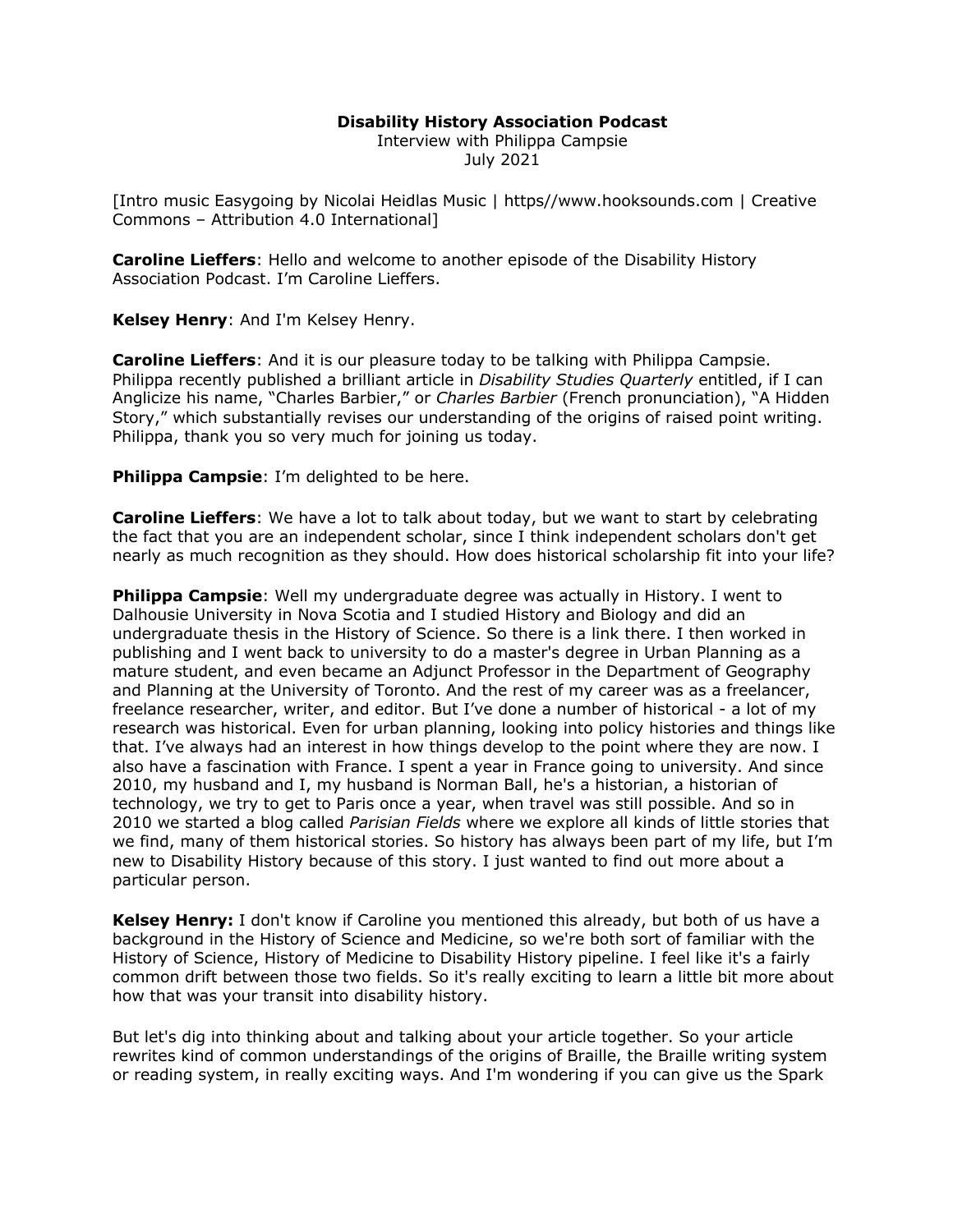Notes, or Coles Notes, version of the story that has been circulating more widely over the last 60 or so years. What's the usual narrative that's told?

**Philippa Campsie**: Well I'm going to start with "Once upon a time," because so many of these stories are actually written for children. It's surprising how many children's books focus on Louis Braille. There are some for adults, but I would say they're far outnumbered by children's books. And the story in those and most books is: once upon a time there is a little boy called Louis Braille, born in 1809. He loses his sight, as the result of an accident and then an infection, when he's about three years old. However, he's a very bright little boy and he gets the opportunity to go to a special school for blind students in Paris. He comes from a village that's to the east of Paris. He does very well at the school and when he is about 12 years old, he started the school when he was about nine I think. And when he's about 12 years old, a military officer comes to the school to demonstrate a method of writing that he has developed to allow soldiers to communicate at night on the battlefield without lighting a lamp that might betray their position. This method works quite well, it's very simple. But it's a bit cumbersome, it takes a lot of space on the page. It's just letters or sounds, there's no punctuation, there's no capitalization, you can't use it for numbers or arithmetical symbols or music or all of the other things that the students want to do with it. But they can at least use it to communicate amongst themselves and to take notes. Louis, being a bit of a child prodigy, points out these errors to Barbier. And Barbier is not particularly receptive to them. So Louis, alone and unaided all by his little self, he goes and creates the system that we now use around the world today. End of story.

**Kelsey Henry:** Thank you so much for walking us through that and I think it's so fascinating what you were saying about how the history of Braille's life story has typically been delivered and framed for children, which does kind of influence the more fairy tale, like hagiographic, impulses -

**Philippa Campsie:** With the obligatory villain provided by -

**Kelsey Henry:** Yes, of course!

**Philippa Campsie:** Charles Barbier always gets to play the villain.

**Kelsey Henry:** Right.

**Philippa Campsie**: I've even seen a movie that they made of it, and he's wearing this ridiculous uniform - it looks like something out of *The Nutcracker*. And he's really being quite offensive to Louis Braille, saying, "Oh, you know, you can't be expected to do this and you can't be expected to do that," which is, as we will see, complete fiction.

**Kelsey Henry**: Yeah, I remember you mentioning in the article kind of this David and Goliath archetype.

**Philippa Campsie**: Yes, so then the little boy is portrayed as sort of this little goldenhaired child and things like that and there's the evil Barbier in his uniform. People really play it up.

**Kelsey Henry**: Well I'd love to hear a little bit more about how you became interested in this history. I can imagine that you encountered this particular framing of the relationship between Barbier and Braille, and as you start doing more archival research, you recognize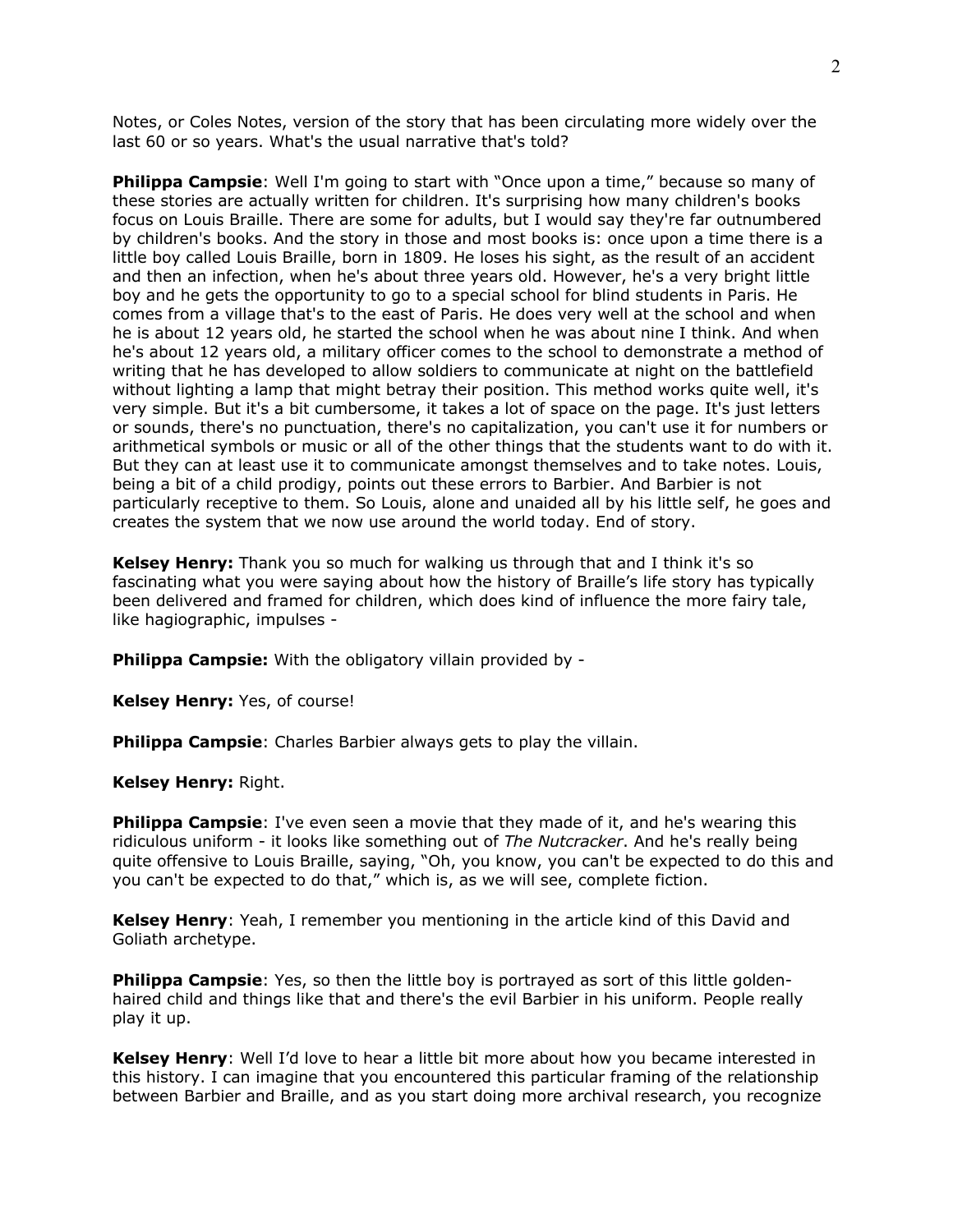the distortions or the peculiarities and the way that the story's been spun, I can imagine that that really piqued your interest as a historian. And I know that we're going to rewrite a lot of the story that you told us throughout this podcast conversation today, but I'm wondering if you can say a little bit more about how you became so fascinated in this history to begin with. Were you very intentionally searching for the origins of raised point writing or did the story kind of just find you by accident?

**Philippa Campsie**: Oh, definitely the story found me. As I say, I'm a newcomer to Disability History. But we were in Paris, it was December 2016. And my husband, as I mentioned, my husband Norman Ball is a historian of technology and he had become very, very interested in the technology associated with communication with and among blind people. And there's a wonderful museum in Paris, the Museum of Blindness, which is housed in the building, it's called the Association Valentin Haüy. And it's a training center for adult blind people and it's right beside the school, the regular day school for school aged children, which is now known as the Institut National des Jeunes Aveugles, which means The National Institute for Young Blind People.

Anyway, so my husband was there, and he was absolutely absorbed in looking at all these amazing machines that they have, all kinds of different designs of machines to write in Braille, some of which claim that they could write in both Braille and regular type, and all kinds of things. Anyway, so I'm there and I pick up a book, a French book by a guy called Pierre Henri, *La vie et l'oeuvre de Louis Braille*, so *The Life and Work of Louis Braille*. I started reading it within a few pages I encountered this guy, Charles Barbier. I'd never heard of him before. But I thought, well now that's interesting because I didn't know much about Braille and I didn't know that he wasn't the one who had the original idea to communicate with raised dots. I assumed that that was his idea. And the idea to communicate with raised dots in a way that did not attempt to reproduce the shapes of the letters of the alphabet. And he did not invent the tools for doing it, the sort of blunt punch that you use and the framework for creating these letters - that was Barbier. I'd never heard of this guy. So I go to the curator of the museum – her name is Noëlle Roy -- and say, what do you know about Barbier? And she sort of looks to me and says, are you interested? And I think, I guess so! And she said, well in 2001, members of his family gave us a whole bunch of his papers. She said, I've catalogued them but nobody's really read them. And I thought, okay I'm here, I don't see anybody else lining up to do this. So I said sure I'll take a look. I had no idea what was going to be in them. And I don't even know quite what I'd planned to do. I just thought the book showed that there wasn't much known about him and I thought, well, I could probably fill in some gaps here. I can probably find out a bit more about him. Maybe I can, you know, flesh out the Wikipedia article or something like that. I had modest ambitions.

But over time I read the books - there were books in there, there were letters in there. And also the school, the Institut National des Jeunes Aveugles, in its library, there are a lot more letters. There were letters written by Barbier to the school and in the box there were letters written to Barbier that were in his possession when he died. And I also found some more materials at the Museum of Louis Braille in Coupvray, in his birthplace. So that's a, that's another good source of information. And it was only gradually that I realized, wait a second, the story is wrong. You've got it all wrong, guys! He clearly invented his method, he didn't invent it for the military, he invented it for blind people. All sorts of things that happened in the story don't happen in real life. But I never expected that I was going to say, wait a second, just about everything in that story is wrong and we need to rethink it.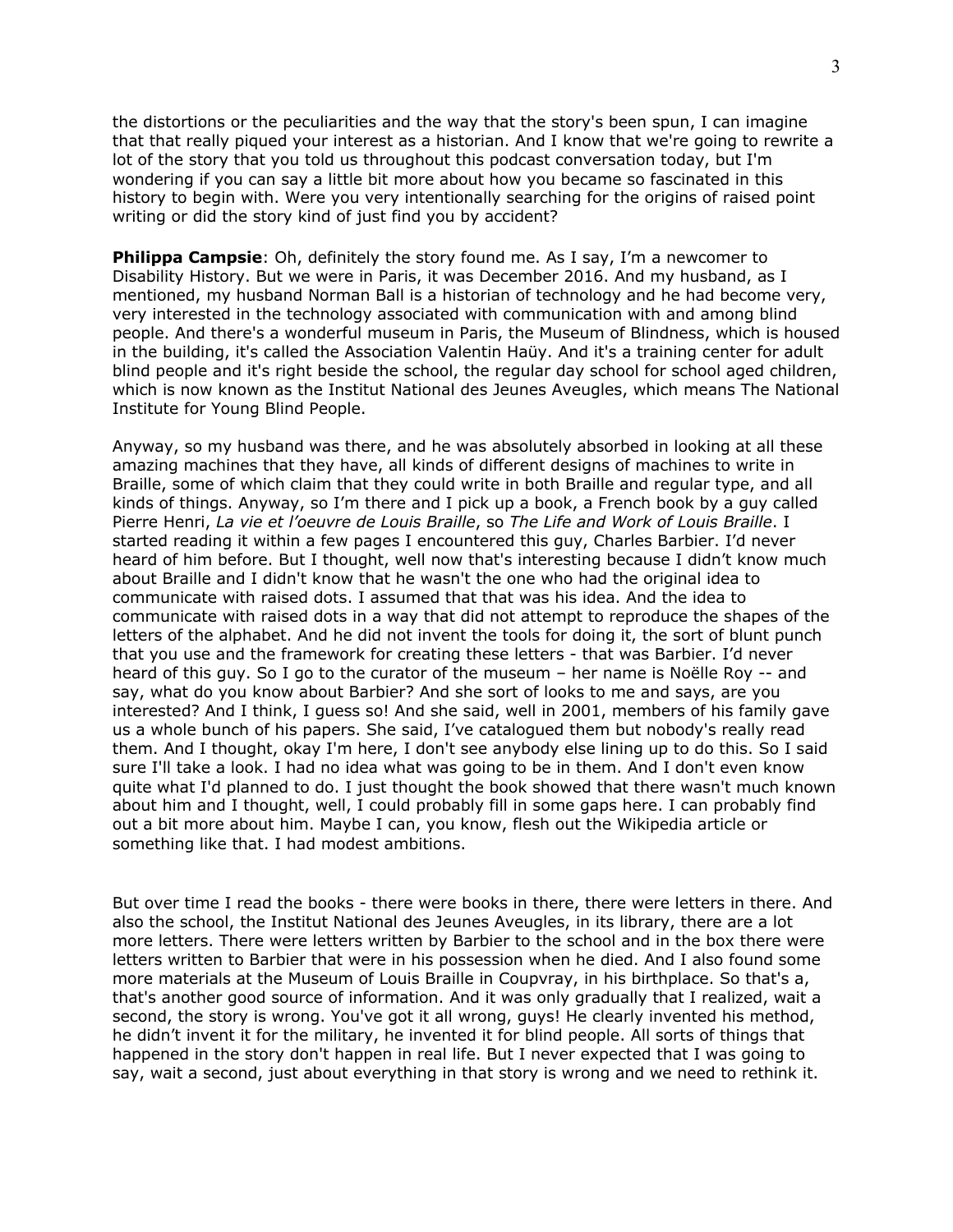**Caroline Lieffers**: Wow, this is incredible and I'm really looking forward to unpacking all of the different pieces of the story that you were able to rewrite for us. Let's start with a little bit of setting the scene, the background. The late 18th and early 19th centuries were already kind of a period of change for blind people in France, even before Barbier shows up on the scene. So, can you tell us a little bit about the Revolution in attitudes and education that was already starting to happen.

**Philippa Campsie**: Yeah, so, France is among the first places that offers a formal education to blind people. The name that I mentioned before, Valentin Haüy - it took me a while to learn how to say that name, it's an unusual name - he was the first person who, that we know of, who is commonly accepted to be the first person who thought, wait a second you know we are, we are wasting the lives of blind people. Before he started his school, if you were blind, you were okay if you had a wealthy family because they could support you and get people to read to you. And some wealthy blind people did become quite literate, simply by having somebody read to them all the time. But otherwise, most people, there was very little opportunity to learn any skills to become independent, to earn a living, and most of them lived in abject poverty. It was quite dreadful and Valentin Haüy was scandalized by the mistreatment of them. People made fun of them and bullied them, and it was awful, and many of them had to beg on the streets.

So, starting with one student and expanding to create a school, Valentin Haüy opened the school before the French Revolution, so early in the 1780s. And it was actually sort of favored by royalty and so forth. And he created a way to teach students to read by making raised letters, so thick paper and you needed a very special printing press to do this, to raise these letters. And they were cursive letters and the students had to - not even block letters - but cursive letters, the students had to trace. The books took up an enormous amount of space and were very hard to produce, and if the students learned to read with them, that was one thing, but learning to write, they couldn't produce them for themselves. Some of them, including Louis Braille, learned how to write in a way that sighted people could read, but they couldn't write in a way that other blind people could read. That school closed during the French Revolution, the students were transferred to a hospital and that was a very dark period, they weren't getting any kind of education. They may have had some rudimentary skills training at that point but - And throughout that period, so not just the Revolution, but also the Napoleonic period. The school was re-established at about the same time that the monarchy was re-established. So 1815 is Waterloo, Napoleon moves off the stage finally, and the monarchy is re-established. And this has been a royal institution, so it is re-established in about 1816.

**Caroline Lieffers**: Excellent. Thank you so much. I'd love to hear a little bit more about Charles Barbier, his background, and his early work on alternative writing systems.

**Philippa Campsie**: Oh, he was born, he was born in Valenciennes, which is in the eastern part of France. Minor aristocracy, he and two of his brothers go into the military. The officers in the military were all members of the aristocracy. He spent about eight years in the military, but when the revolution comes you don't want to be in the King's army. And so, he left. They estimate that about half of the officers in what had been the Royal army left the country. A lot of them went elsewhere in Europe, or to England, but Barbier went to the United States. And at first, I wondered why, and then I discovered he had a brother there. One of his brothers, another military guy, had gone there. So he goes to the states in 1792. And he first spends time with his brother in Baltimore and then he moves to Kentucky. There are a couple of French communities in Kentucky. He earns a living teaching French, but also teaching and practicing surveying, which is something that he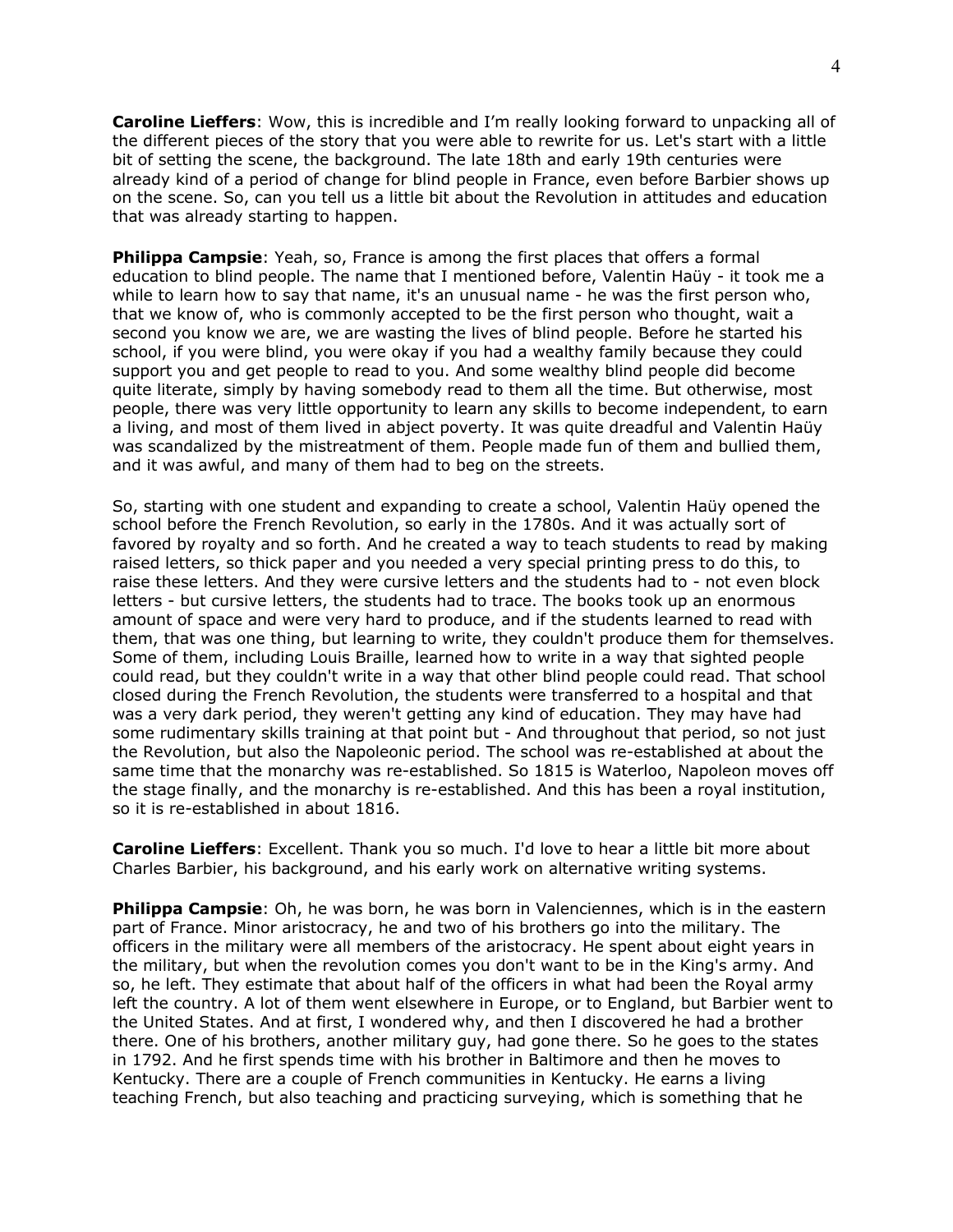would have learned as an artillery officer. He may have been in the United States for as long as 10 years. I don't know the year he came back. I have not yet been able to figure out exactly when he returned, but there was an amnesty for the people who had immigrated during the revolution. Napoleon proclaimed an amnesty, so he was free to come back. But he had made enough money through, as far as I can tell, investing in land in Kentucky, that he was now quite independently - I don't know about independently wealthy, but he was independent. He didn't have to work for his living when he came back and he certainly did not rejoin the army. People often place him in Napoleon's army, but he did not rejoin the army.

He followed his own passion and his passion was alternative methods of writing. He was fascinated by them. The first thing he created that was published, I guess, was a form of shorthand. Very complicated! I have a photocopy of the book and there is absolutely no way I can make head or tail of it. I've tried. It's just far too hard, it's a very complicated method of shorthand. And there were already plenty of other methods out there that people were using, I mean all the, during the Revolution, the records of the debates were taken in shorthand. There were other competing ones that are very well established. But the end of the book contains a very interesting little appendix in which he's moving in the direction of simplified writing. And in this appendix he has created what he calls écriture coupée which means "writing with cuts." And the idea was that if you were somewhere and you didn't have access to pen and ink, you can still make a note on paper using a knife. And of course in the days before ball points and fountain pens, and things like that, if you wanted to write you had to have a pen and a bottle of ink. It was something that you might not have if you were out in the field somewhere or traveling. So he creates this idea of écriture coupée, you make a fold in the paper and then your cuts are oriented in relation to that line that has been created by the fold. So you could in fact take a note of something important and read it back to yourself if you use this method. And this sort of sends him in a different direction. So in 1815, six years later, so the book on shorthand came out 1809, in 1815 he publishes the book on which everything else is based. They have a copy of it in the library, but you can read it yourself on Google Books. It's out there now. It's got about 30 pages of text and 12 diagrams and it presents 12 different forms of writing for a range of purposes. The very earliest forms are very simple forms of writing that are designed for people to use if they have no experience of writing and no literacy and they can they can try this as a very simplified way of capturing their thoughts on paper.

At the very end of the book there's some very complicated ones, which are intended for a form of cryptography that could be used by diplomats to write secret messages. One of them looks like a musical notation on a stave. Five lines and these little dots, but where the dots are placed and connected in a certain way that forms the message. And in about the middle is one that involves raised points. The introduction to the book makes it very, very clear, this is for blind people to use. They can read it by touch and it makes perfect sense. I mean if you think, what is the audience for stuff that can be read by touch, there's maybe a few officers in the field and then there's a whole bunch of blind people, I mean there's a much bigger market for this. Why anybody would ever think that, you know, that it would be for the military - but no, it was invented clearly and specifically for blind people. He had done a little testing, but it was kind of speculative. I don't know that he was absolutely sure that it would work. But he thought it was worth a try and the illustration includes one of the tools required for producing these dots, so he had also invented the particular equipment that was necessary. And so, this little 1815 book is sort of where it all starts in the story.

**Caroline Lieffers:** It's fascinating. I love hearing about the materiality, like the technology, the knives, the tools. So fascinating.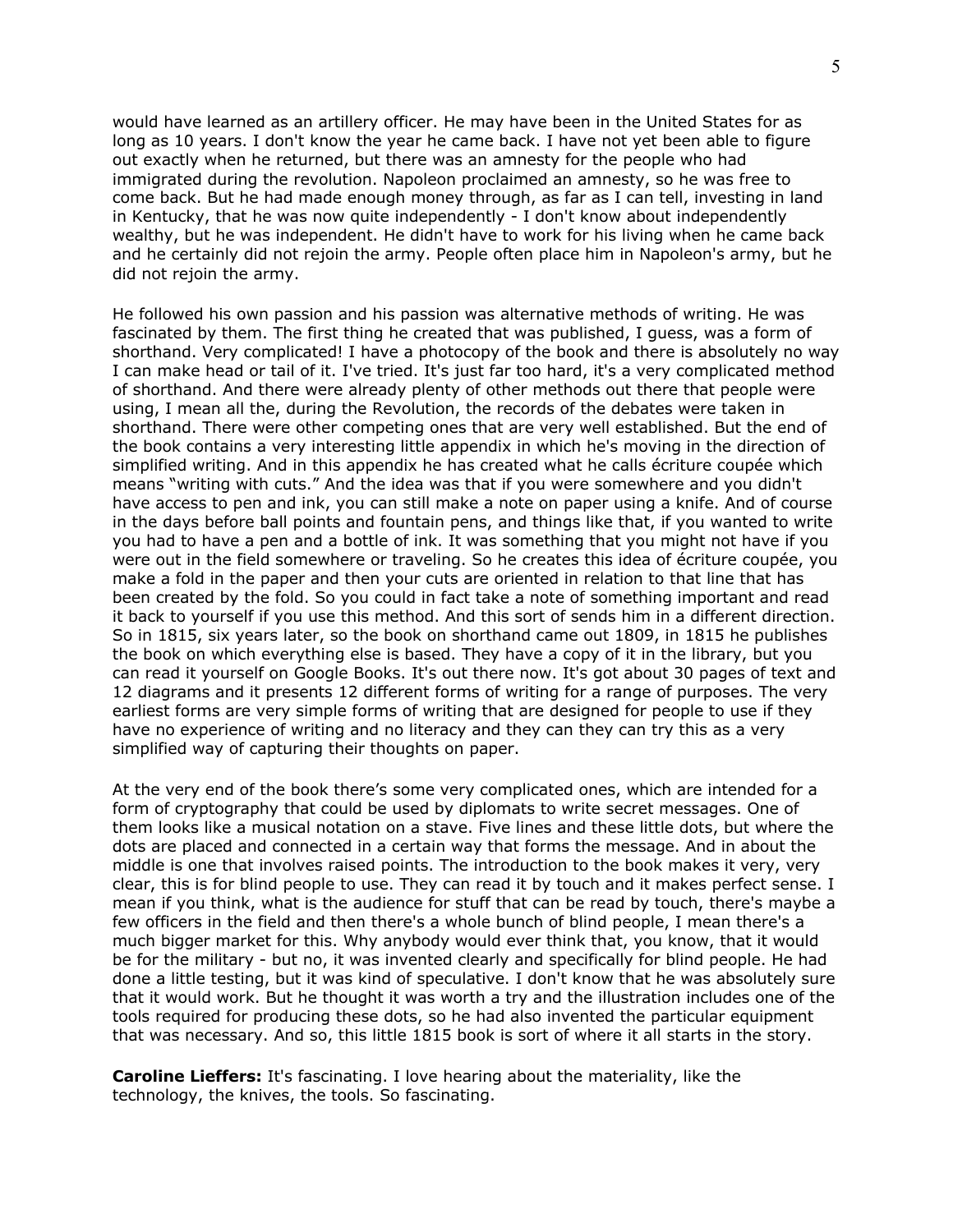**Kelsey Henry**: Yeah, Philippa, thank you so much for giving us a really comprehensive sort of genealogy of the way Barbier's thinking and actually production of different kinds of alternative writing systems, how they evolved over time. One thing that we're both really curious about and we know our listeners would love to know more about - Why was Barbier so interested in creating alternative writing systems in the first place, and especially a phonetic system of alternative writing? And what did that have to do with his intended audience?

**Philippa Campsie**: Well, the book had many intended audiences, but the remainder of Barbier's life shows that what he really, really was trying to accomplish was universal education. He actually, if you'd asked him how he saw himself, he might have said he was an inventor. He might have said, I'm an educational reformer, or a would-be educational reformer. And the introduction to the book, it's sort of where he, it is a bit of a manifesto. He felt very strongly that it took far too long to teach people to read and if you have to work for your living either on a farm or as an artisan, or in a shop in a city, you don't have that kind of time. You can't spend years and years and years of your life learning how to write and read. So, most of them didn't. Literacy levels were very low and writing is very difficult and spelling is worse, spelling is impossible. And he felt that part of the problem, and this gets to his idea about writing phonetically, he said part of the problem is our alphabet. It's full of holes but it's also redundant. You can create the same sound with more than one letter, so the sound produced by a "k" can also in some cases be produced by a "c" or a "q." So there's redundancy in it, but there's also missing letters. So certain letters you have to have combinations of letters to produce a certain sound, such as you know, "ch" or "sh." You have to have the two letters in order to represent the sound. He said the ideal alphabet would have one letter for each sound, no more, no less. One sound per letter, very simple. So he felt that things had become over complicated and he wanted to radically simplify things so that, and I don't think he was thinking that people necessarily had to learn reading to the point where they could you know read Molière or anything like that. He just felt that in their work they need to be able to capture their thoughts and they need to be able to transmit their thoughts to other workers, to their family members, on paper. And there had to be a simpler way to do this than the one that they had at the time.

So he created, the early methods in that book were created very specifically to be the simplest possible form of writing that he could come up with. And so you didn't have to - I mean when you think of the writing at the time, and reading his letters I got to see lots of it, it's very complicated, it's very difficult. Manipulating a pen is difficult! So he wanted to radically simplify the way in which people who didn't have access to formal education could at least note down things for themselves, for others, for posterity. And thought, that won't take them too long to learn, they don't have to give up a lot of work time to do this.

**Kelsey Henry**: Thank you so much for that. I'm wondering how do these insights about Barbier's history and kind of his motivations for developing an alternative writing system, which as you just described, primarily was intended for blind people, but was also in service of his larger goal of universal education. How do these insights change our understanding of Braille's origins and his motivations? And as I'm talking, I'm curious about if Braille had any sort of a shared interest in universal education or if that wasn't a part of Braille's story at all?

**Philippa Campsie**: That's a very good question. I don't think he did, but I haven't read all of – I've read all of Barbier's correspondence, I haven't read all of Braille's - so I couldn't really comment on that. What I did find interesting and a bit surprising is that Barbier's attitude towards the school was not what you might expect. He didn't see the students at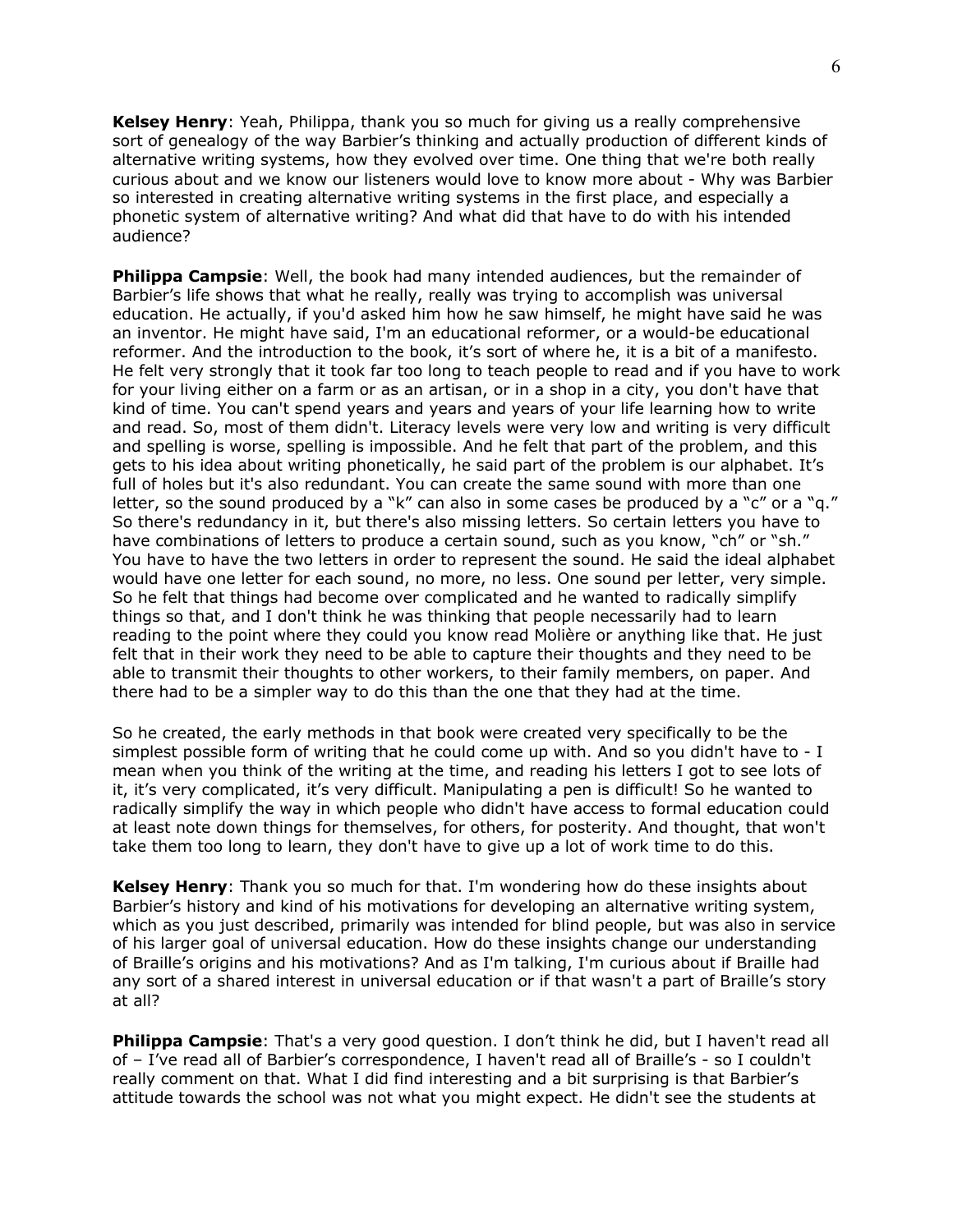the school as his ultimate audience. Yes, they were blind students, but he thought, relative to the people I'm really trying to reach, they're privileged, they're in a school, they've got years to learn all these skills in a school. And the people he really wants to reach are the people who don't have formal education. His idea was that in fact the students would learn the method and teach it to other people. They would go out there and teach other people. One of the expressions that turns up a lot in his letters is either "les aveugles de dehors," or "les ouvriers de dehors," which means either "the blind people outside the school" or "workers outside the school." Those were the people he wanted to reach. He even had the idea that the students shouldn't really bother learning this until they were just about to graduate and then they would learn it just before they graduated. And he donated hundreds of sets of equipment which you would give to them and then they could take it out and teach it to other people. A completely unrealistic and utopian idea because, of course, how are they going to earn their living doing that? They have been trained to earn their living either as musical performers or skilled tradespeople or something of the sort, they weren't actually being trained to be teachers. So it's kind of, he had this funny idea that the school was kind of going to be a clearinghouse for a simplified method of education and that the students - and it seems he had every confidence that students were capable of doing this - were just going to take it out and teach it to everybody else. He had no hesitation in thinking that they could do that, but that's not actually what the school was formed to do, so you can see how he butted heads with the administration.

**Caroline Lieffers**: Did he invest his own money in getting all these sets created? Did he have a workshop going in his attic (laughs). Can you tell us a little bit more about how these were actually generated?

**Philippa Campsie:** Yes! There was a set that he displayed - they often had kind of expositions of new inventions and at one of those, he says he displays his tools, and they were made by a blind person. At this point Barbier is not living in Paris, he's living in Versailles, and so is this other person who creates the tools. And there were three tools originally, eventually they were condensed to two. There was something called the "tablette" which was basically the support on which you would put the paper and it had grooves in it that would allow you to press in and create these dots. And then there's the punch that is used to create the dots. And then a thing called a "guide-main" which is just a guide to make sure that the dots lined up vertically. So, yes, I don't know whether this fellow created them to his specifications or whether he made a prototype and then somebody else made more of them. Apparently there were some accessory tools that could be used for creating the tools, all which could be done by blind people. He had in mind that they could, it could be self-perpetuating. They could carry on and create more of the same as long as they needed it. But he did, out of his own money, pay for hundreds of sets to be given to the students.

**Caroline Lieffers**: Thank you so much for the description of the technology, that's just fascinating. Can you tell us a little bit more about this method of writing that Barbier developed? Because there are commonalities with the Braille system that we recognize today, but it was different so, can you walk us through that a little bit?

**Philippa Campsie**: Yeah, the book that he wrote in 1815, and all twelve of those methods are based on a grid, well two grids really, but the idea of a grid. At the time, the French alphabet didn't commonly include the letter "W." It occurred in proper names, but it wasn't part of French words. And so it's a 25 letter alphabet which fits neatly into a grid of five by five. So you would have the grid and the cells of the grid were numbered by row and column. So "A" is row one column one. "B," "C," "D," "E," you know row one column five,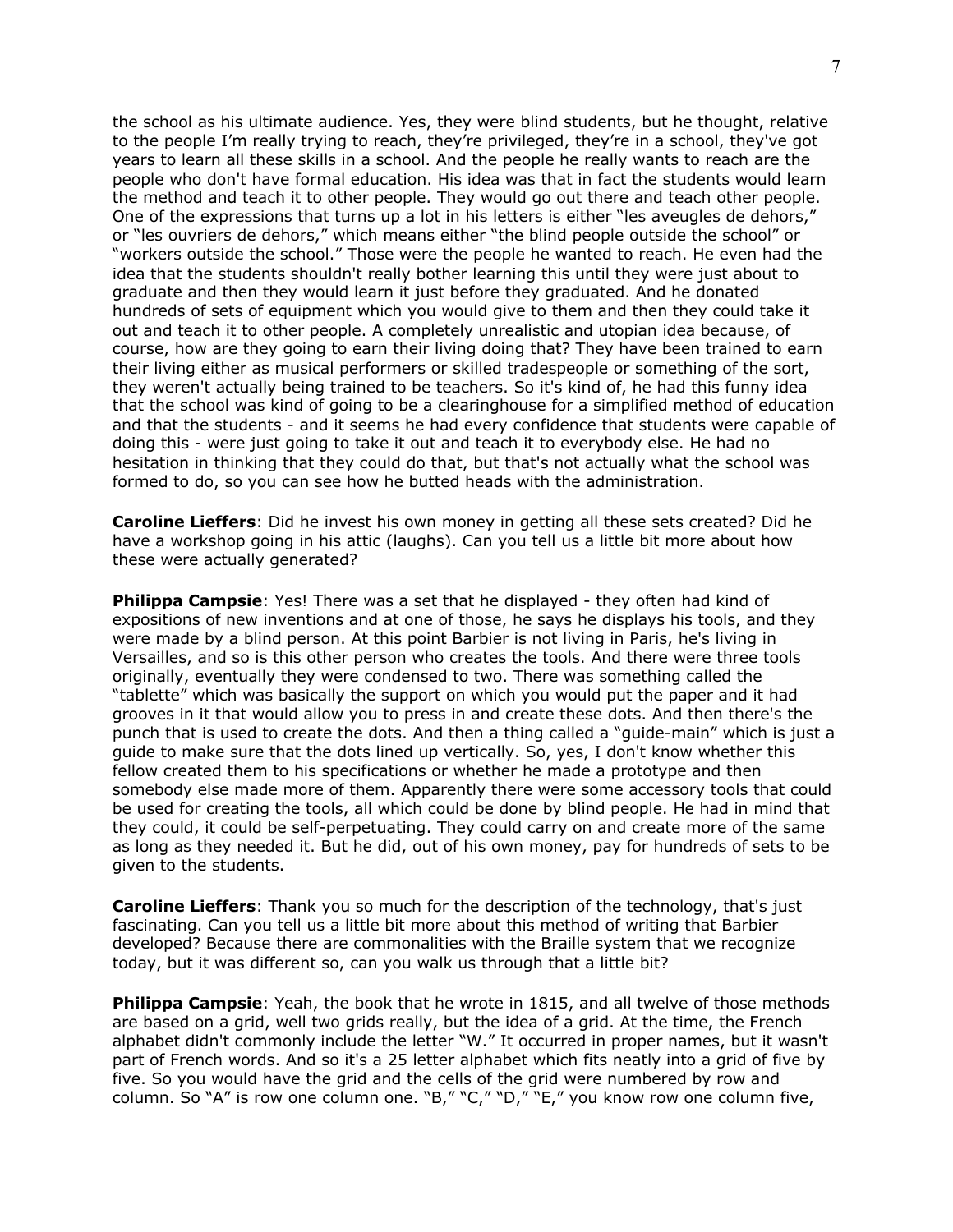all the way down to "Z," which was row five column five. Which meant that the key to the system was the place of the letter in the grid. So everything had two digits attached to it. "A" was 1,1, "Z" was 5,5, and everything in between. So those numbers could be replaced by symbols, simple symbols – a circle or square or triangle, or something like that. And a combination of two of them would create a letter. The one he created for blind people was the simplest of all because the number of the dots simply represented the place in the grid. So there were dots lined up vertically, and if the letter you were trying to represent was in the fourth row and the second column, you would have four vertical dots followed by two vertical dots. Together those two formed the letter. So it was very easy to do, you just had to count the dots. It didn't involve remembering which symbol represented which number. It was actually numerical itself. So it didn't take long to learn, it was very easy to learn. And because you can sort of think about it and think, yes, I can see how you would do that. And even if you don't remember where anything is, you can just count on your fingers to find out which two numbers you need to represent any particular letter of the alphabet.

There was a second grid, as I mentioned, and that was the sounds. So this is where he's moving to phonetic spelling. That was a grid of five by six because he identified 30 sounds in the French language - unique sounds. But the method was the same. So it was a two part method and the dots and things, but you could spell things phonetically. So you had an option. Everybody says, well, you know, it was all phonetic. Well, no, you can use it for just regular spelling. Everything normal that the students had already learned to do they could do with this system just using the alphabetical version.

**Caroline Lieffers**: That's so neat that he had kind of built in both options, right, so people have a choice, presumably, as to which one they preferred or felt most convenient at a particular time.

## **Philippa Campsie**: Yes!

**Caroline Lieffers**: It's really, really creative. So he has these sort of model systems, he's writing about them in this 1815 book that you mentioned. How do these actually get into the Institution Royale des Jeunes Aveugles? Like what's the process there, and of course we mentioned that Louis Braille's famously a student there. So what happens once these systems move inside the walls of the school?

**Philippa Campsie**: Well, as I mentioned the school is reestablished in about 1816 and Barbier writes to the director, who isn't the least bit interested and brushes him off. Which is kind of understandable, he's trying to get the school going again. They've already got all these books, you know, with the old method. So a lot of people dump on the previous director for not having seen the potential, but he really did have other fish to fry that time. But anyway, that director gets fired a few years later, in about 1821, and is replaced by a new one. And Barbier knows somebody who's on the conseil d'administration, you know, which is like the Board of Directors of the school, who presumably alerts him and says, you know try again with this guy, he might be more receptive. And he is and he isn't. It's a funny story. And so the new director, his name was Alexandre-René Pignier. And he's universally thought to be a much better director than the preceding one and a much, much, much nicer person to the students. The other guy had been rather tough on them. So Barbier writes to him and Pignier does everything he can not to meet Barbier. He loses the first letter, he *does* respond to the second letter, but he makes appointments and doesn't bother to show up. He keeps Barbier at a distance, but it's not that he's not interested in the ideas and he does something very smart. He gives the material - so Barbier has obviously sent the tools and some instruction information - and he gives it to one of the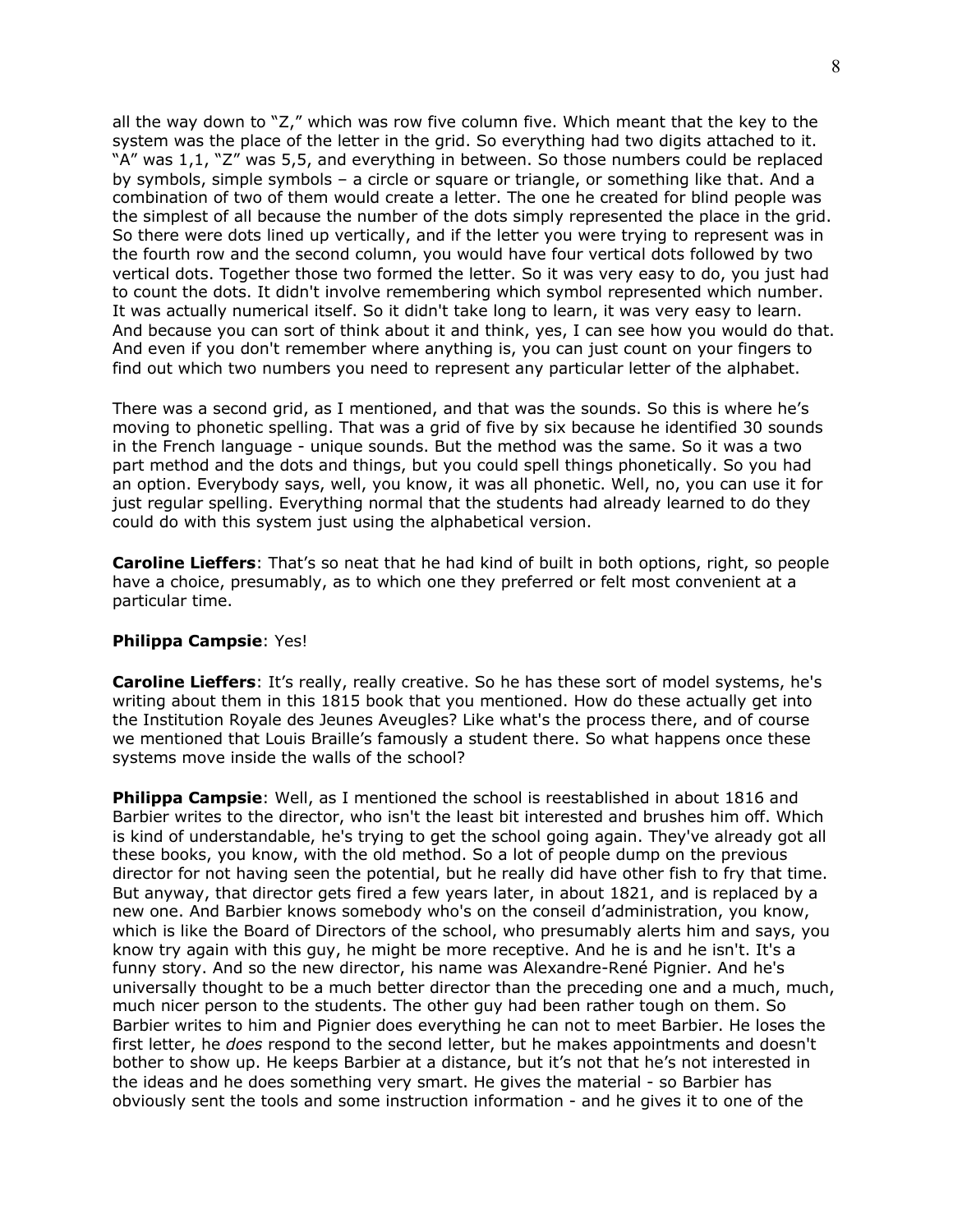senior students, at least I think it's one of the senior students, rather than one of the teachers. And says, look you try it, and if it works, teach it to the other students. Which is really smart. I mean he thought, if it's going to work then the students have got to be able to teach it to themselves and amongst themselves, and so this student did.

I have a theory about who the student was and he was, like Braille, he was a person who went on to later teach at the school. He'd been at the school for quite a long time, so he would have been in his late teens at that time. And, yes, it worked and it could be demonstrated, so they do a demonstration for the conseil d'administration. The very simple thing and they've done this, they do this at different points along the way, but you have two students, one of them is sent out to a different room. While that person is out of the room, the first student is asked to take dictation of something that they haven't heard or seen before, so one of the directors would have given them a quotation, or just some random piece of text. The student writes it down from dictation and then the student who's been sent out of the room comes back and reads it flawlessly and everybody's very impressed, and they say, great, use it! So by the time Barbier finally gets that longed-for meeting with Pignier, the students are already using it. That's about the middle of 1821, in about June. And then the students are already sort of off to the races with it and using it to take notes, and it was - I mean it was so important to them because, finally, they could take notes. They can take notes that they can read again, they can take notes that they could give to other students and they could read it.

They couldn't do that before. The only - they could read printed books and they could do a form of writing that could be read by sighted people, but now they could finally write something down and read it back to themselves. This is huge, this is absolutely huge. And the students realize this is huge. And even though the method had all the problems of, you know, no punctuation, no mathematical symbols and so forth. I call it a sort of proof of concept. It worked. They show it worked. It was a feasibility test. They could demonstrate it and it worked. So that was sort of - it really must have landed with quite a crash. You know immediately, of course, not just Braille, but all the students think, Oh well, you know you could do this with it, you could that with it, and try this or try that. They had something and it worked.

**Kelsey Henry**: One thing that is really standing out to me as you're talking, Philippa, is the ways that Barbier's raised point writing system actually was a highly portable system and improved the mode or the medium of communication between students. And that was a very, very particular and special quality of this writing system.

**Philippa Campsie**: Mind you, that's the one thing that - in one way, Barbier, *because* it was so simple, it didn't meet with the same kind of problems that Braille later met with. Because you could learn it very quickly. If you already knew your alphabet you were away to the races. So they could learn it very quickly and so could the sighted teachers. Because the idea of creating something that only the blind are using - a lot of sighted teachers find that a little threatening, like are they writing notes about me in there? But no, the teachers could learn it as easily as the students. Braille by comparison takes a while to learn, you know. It really does take days, week, even months of study to really master Braille. But this thing was just so simple, so it didn't threaten anybody. Nobody felt, okay, you know they can use this but, if need be, we can pick up whatever they've written and read it ourselves. It's quite easy to do, it makes a difference.

**Kelsey Henry**: So I'd love to talk a little bit more about this fated moment that's been told, and retold, rehashed many times: the first contact between Barbier and Braille. So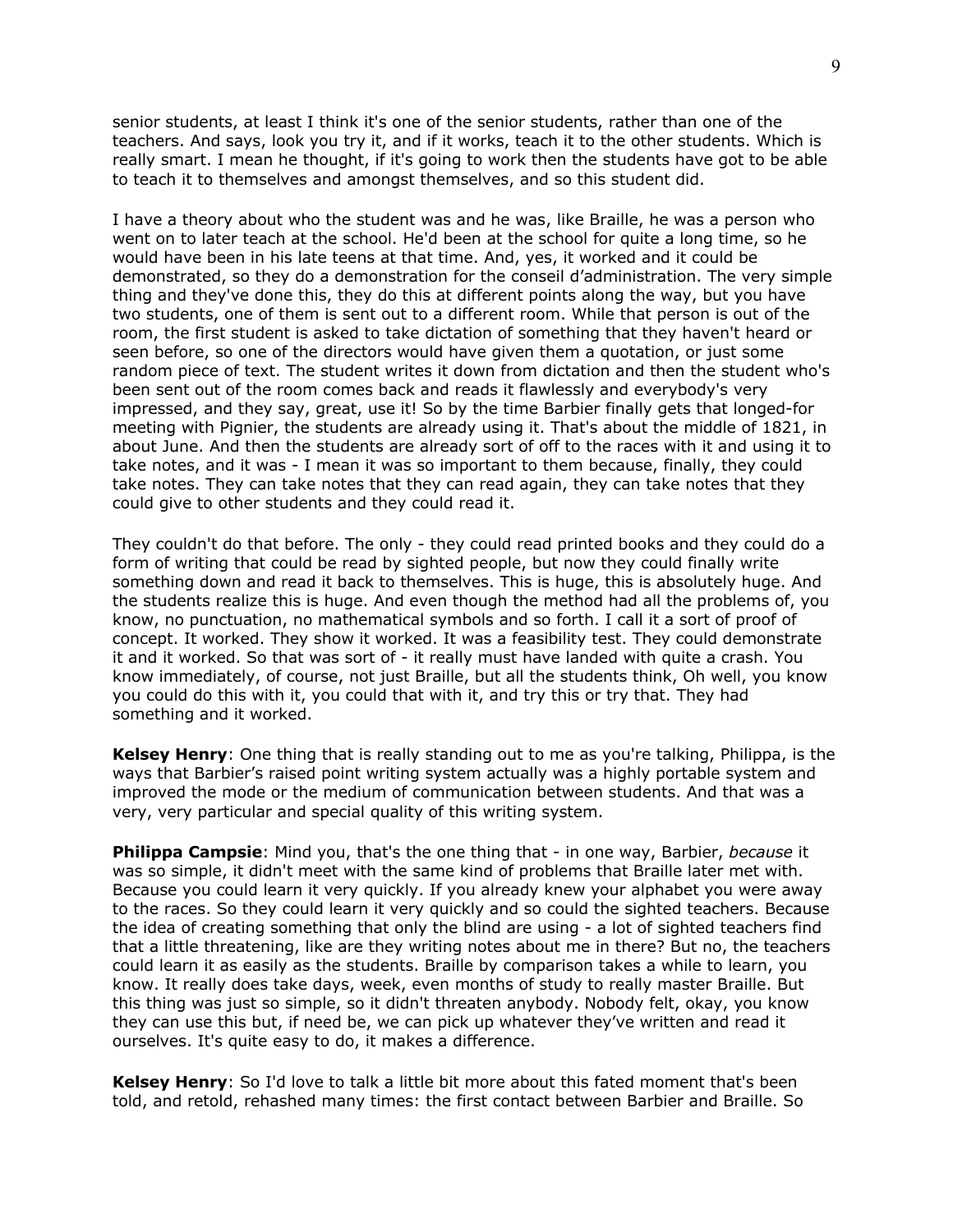when did they first make contact with one another, how did it actually go, and how is the story that you ended up telling, that was rooted in the archival sources that you found, different from the story that you'd first encountered about that initial contact?

**Philippa Campsie**: Well, the letters that Barbier wrote to the school are the ones that are still held in the library of the school. And it took me a while because in that particular library I was not allowed to either photograph or photocopy anything. I had to transcribe it, which took a long time. But I'm in the middle of transcribing a letter that Barbier wrote to the school in 1833 and I'm just sort of mechanically doing the words and I think, wait a minute, wait a minute, he's never met Braille! It's 1833 and he's never met Braille. Braille has published his own version four years earlier. And Barbier's asking, I hear you have this other version of my system, would it be okay if I can see a copy of that? And somebody sends it to him and the very next day he writes to Braille saying, wow, that's amazing! Congratulations, well done!

So they don't meet right away. And he doesn't even find out about the system. So at this point Braille was 24 years old and the library there has about 10 letters that Barbier wrote to Braille. He just, he wrote ordinary letters. He apologizes for not using Braille's system. But he's kind of getting on, and it's, as I say, it's not an easy system to learn. So he writes just ordinary letters to Braille that somebody would have had to read aloud to Braille. Braille writes back to him because Braille knows how to write to sighted people. Braille was capable of writing letters to his own parents, for example, back in Coupvray. So they have a correspondence, they meet several times. There's a third person, a friend of Braille's, who is often part of those meetings, and the relationship is extremely friendly. They kind of agree to differ about the whole spelling versus phonetic system. Barbier still thinks it needs to be phonetic, you know, so that everybody can learn it, but Braille's moving in a different direction. But they don't seem to - that particular difference of opinion doesn't seem to have harmed anything. So yeah, Braille is an adult when they meet. And he's actually halfway through modifying his first version to make the second version of Braille, which is the one we have now.

**Kelsey Henry**: Thank you so much. I'd love to hear a little bit more about how and why you think the story, really the story of the relationship between Barbier and Braille, when they met, the kind of influence that Barbier had on Braille, how that story came to be so distorted. And what, based on all the research that you've done, what do you think were some of the motivating factors when you consider the ways that this story has been conveyed? What were some of the narrative appeals of distorting the story in particular ways?

**Philippa Campsie**: Well the first the first distortion is why Barbier came up with this method at all. This idea that he created it for the military. I trace that back to that very first book that I read in 2016 by Pierre Henri, the biography of Braille. Pierre Henri was himself blind, he was a professor at the University. But the materials that Barbier left behind, none of them are accessible for the blind. And he did not, clearly, did not see the book written in 1815 and had no idea that this one method of writing - there was a context to it, it was part of a whole series of different methods of writing. All he knew was that Barbier had created this form of writing and he perhaps wondered why. And I'm just going to read the one sentence that kind of sent everybody off in the wrong direction. This is my own translation from his French: "As a former captain of artillery, Barbier had perhaps once felt how useful it *could be* for officers in the field to be able to write messages in the dark and later read them with their fingers." That's it. He's clearly speculating, saying, might have thought this, it might have crossed his mind. He's not sure that that's what Barbier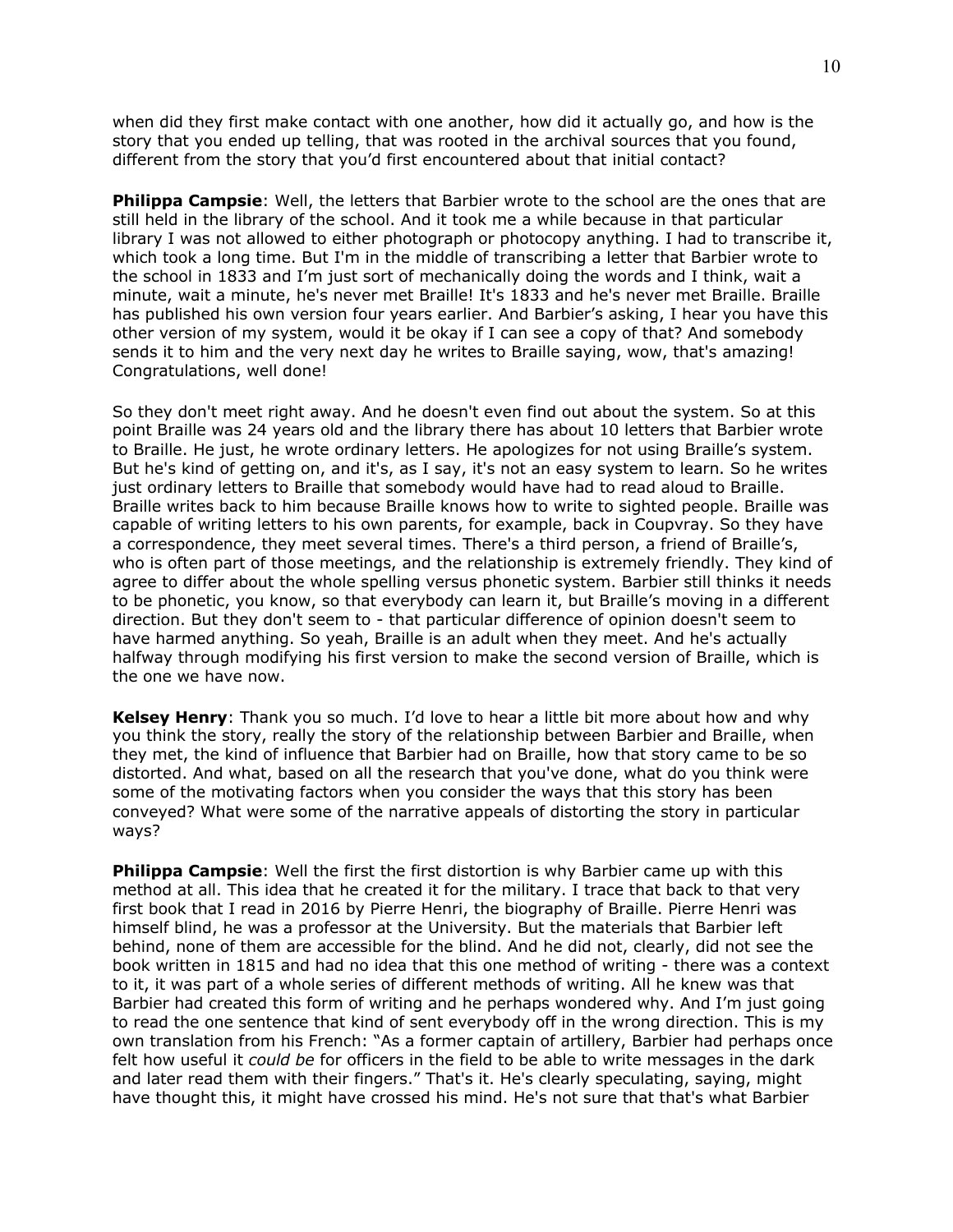was doing. He just says, you know he could have thought that. But he didn't. But everybody's taken that as fact as if that was exactly what Barbier was doing and has written about it thereafter. And nobody has bothered to go back and say, well, you know what exactly what's he doing what was he trying to do, and who was he trying to reach. Because nobody read the book. And the other one, the one about the early meeting or early contact between Barbier and Braille when Braille is quite young comes from Pignier himself. So in the 1850s, Pignier writes a short biography of Braille. By this time Braille has died. Braille dies in 1852. Barbier died in 1841. So they're both dead, neither of them can contradict anything he says. So he decides, Pignier decides, I'm going to write my version of events. And again, here's the exact words that he wrote, again, my translation from the French: "Louis Braille, like other students, studies the method, and with the sagacity that characterized him, indicated to Monsieur Barbier several improvements and resolved certain difficulties with the writing - little problems for which Monsieur Barbier had long sought a solution." Complete fiction. Total fiction. Didn't happen.

There were no - they didn't change the writing. Certain difficulties with the writing? It's like points, there was no way to change it. You either use the method and write little points, or you didn't. There wasn't anything that changed about it, it never changed. You notice that Pignier also doesn't actually say they did this in person. He says it could have been a letter, in his invention. He doesn't say they actually met because, after all, they didn't. He just says that Braille pointed this out to Barbier. And again people have rushed in and filled in the story and created this dramatic encounter between the saintly little child and the evil captain. And go and sort of run with that, because it makes a good story and, heavens, don't let the facts get in the way of a good story. And it's a way better story! I mean it's much more dramatic than the real story which is that they quite liked each other and they met when they were adults, you know, that's not so dramatic.

**Caroline Lieffers**: So these distortions have obviously affected how we think about Barbier. As you just said he becomes this villainous figure, right? But they also affect how we have come to think about Braille, right? So can you talk us through some of the implications for this distorted story having made its way into the popular imagination?

**Philippa Campsie**: Well, first the one about creating something for the military, it makes it sound as if Braille take something that was designed for one purpose and uses it for a different purpose, for which it was not originally designed. Which again adds sort of luster to his name, but it's not in fact what happened. But that's perhaps a minor problem. I think the other one, the story about the little kid and the evil captain, is a little more - changes the story, the narrative quite a lot. Because what Pignier was trying to do, obviously, is make Braille look even more precocious than he actually was. That he's able to identify all these problems upfront and confront the inventor with them. And this gets back to why so many stories are written about Braille for children. Because Braille as an inventor is portrayed as a child. Well, he, I think, throughout his teenage years he continued to work away at an improvement to Barbier's system, he certainly started as a teenager. But his first book was published in, let me think…1829. So he's 20 years old when it's published. And the system that he created at 29 is not the system we use now. The letters are there, the letters of the alphabet - the 40 characters of six dots each - they exist. But what Braille was trying to do is make it much more flexible and have more uses. So mathematical symbols, punctuation, and musical notation are high up on the list. For those he has a different system that involves dashes. The 1829 book is available page by page on the Internet, you can look at it. And the opening stuff, you go, this looks familiar, and then you think, wait a second what's all this stuff with all the dashes? So he created the system with dashes and he obviously, it got tested by probably his colleagues and students at that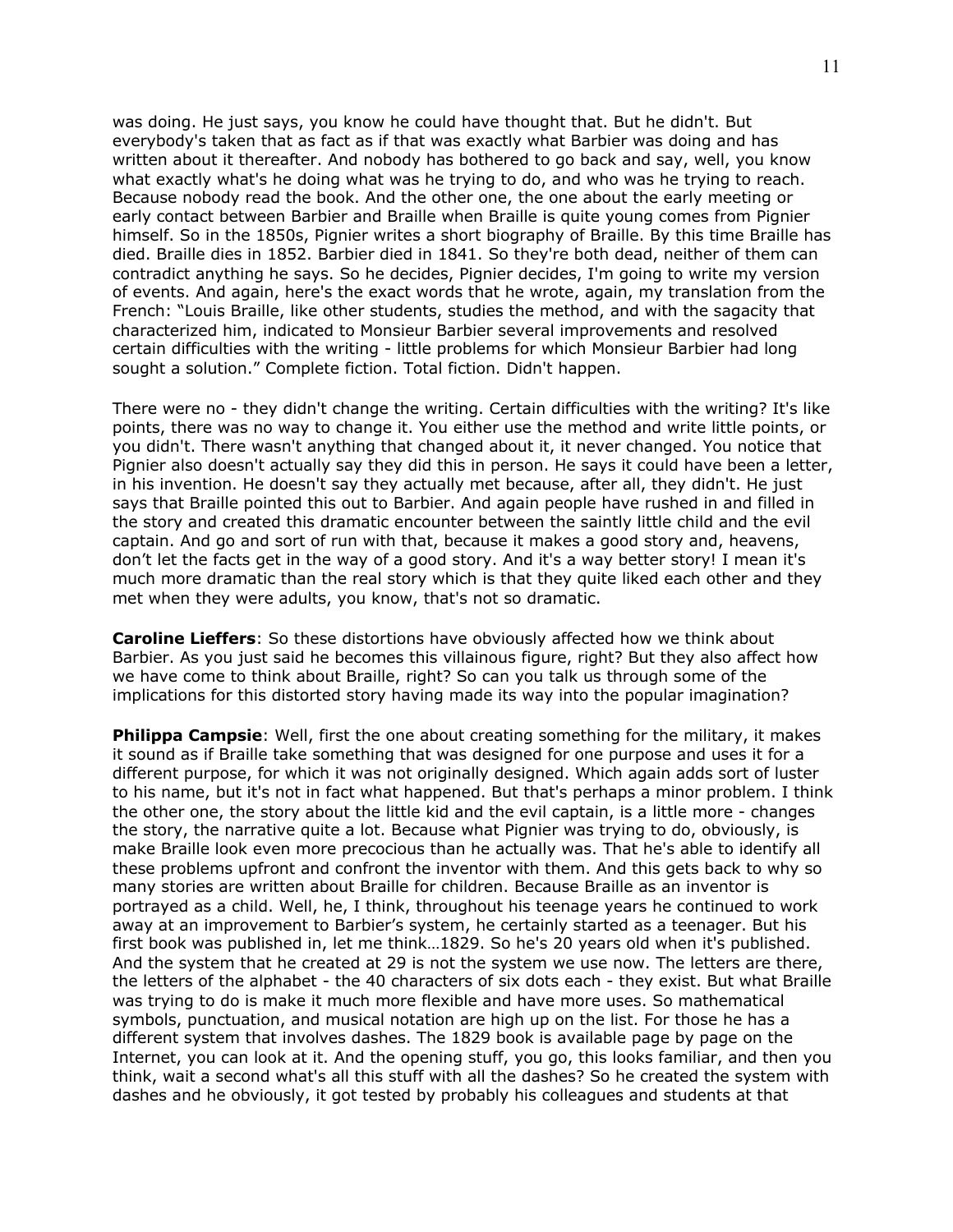point, because he transitions from being a student to being a teacher. And they said, we find these dashes too confusing. It's hard to tell the difference between two dots side by side and a dash. And so he spends another eight years working that out.

In 1837 he finally publishes the second edition, which is the one in which it works. So the Braille that is used all over the world is the creation of a mature adult it's not the creation of the teenager. He's created one system, he realizes it's flawed, it's not quite as good as it needs to be. And he works on it and, eventually, he comes up with the system we have now. So this idea that this precocious little kid comes up with it sort of whole cloth is a problem. It's a big problem, and it also gives - I mean I think one of the reasons why so many books are for children is because it gives nothing for him to do in later life. I mean he invents Braille and then he has nothing to do but teach at the school and play the organ for the rest of his life and nothing further happens to him. No! He spends a long time coming up with this idea and fighting for this idea as well. He had a lot of support and a lot of people were wanting or hoping for him to succeed, but he's a mature adult when these things are happening. The system we use is the system that was created by a mature adult, not by a teenage student.

**Caroline Lieffers**: This is so interesting. I'd like to keep talking a little bit about the narrative that is being constructed here about disability and childhood and precociousness? Precocity?

## **Philippa Campsie:** Precocity, I think.

**Caroline Lieffers:** I think, I think you're right. But there are surely, and I can see the wheels in our audiences' heads are probably already turning here, right? Are there lessons that we should be thinking about when we are consuming or contributing to this larger body of scholarship on disability and disability history?

**Philippa Campsie**: Well, I mean the first and really obvious lesson is, read the primary sources. I mean that's for all historians of any kind, anywhere, doing anything. Don't just repeat the last thing that somebody said, but actually go back and check the primary sources. Like I said, the 1815 book is on Google Books, anybody can do this.

Another one is the cult of heroes. And a very good parallel example, a book that I really, really admire is the book by Georgina Kleege called *Blind Rage*, where she talks about Helen Keller being held up as this saintly person who never did anything wrong and was always perfect and learned how to read and write and talk and do all these things and – you know sort of almost magically. Andit's really discouraging if you are visually impaired or visually impaired and hearing impaired to try and follow that kind of model. And the same sort of hagiography, saintliness has become attached to Braille. He's rarely depicted as an adult. He's only depicted as a child, a brilliant precocious child who did this when he was, you know, knee high to a grasshopper. That didn't happen. And we sort of, he, it's not as colorful a story that he had to work on it for 16 years to come up with the version we have. Eight years to publish his first book and another eight to publish the second. But that's what happened.

And the other further thing that that is typical of the history of any kind of invention is the idea that people do it all by themselves. There's even a little book, one of the recent books published in France ,and coming out of this meeting, you know, Braille versus Barbier and things like that ,and Braille is saying to himself, oh, he's, you know, a powerful aristocratic member of the military and I'm just little Louis Braille, I'm all alone. And you think oh for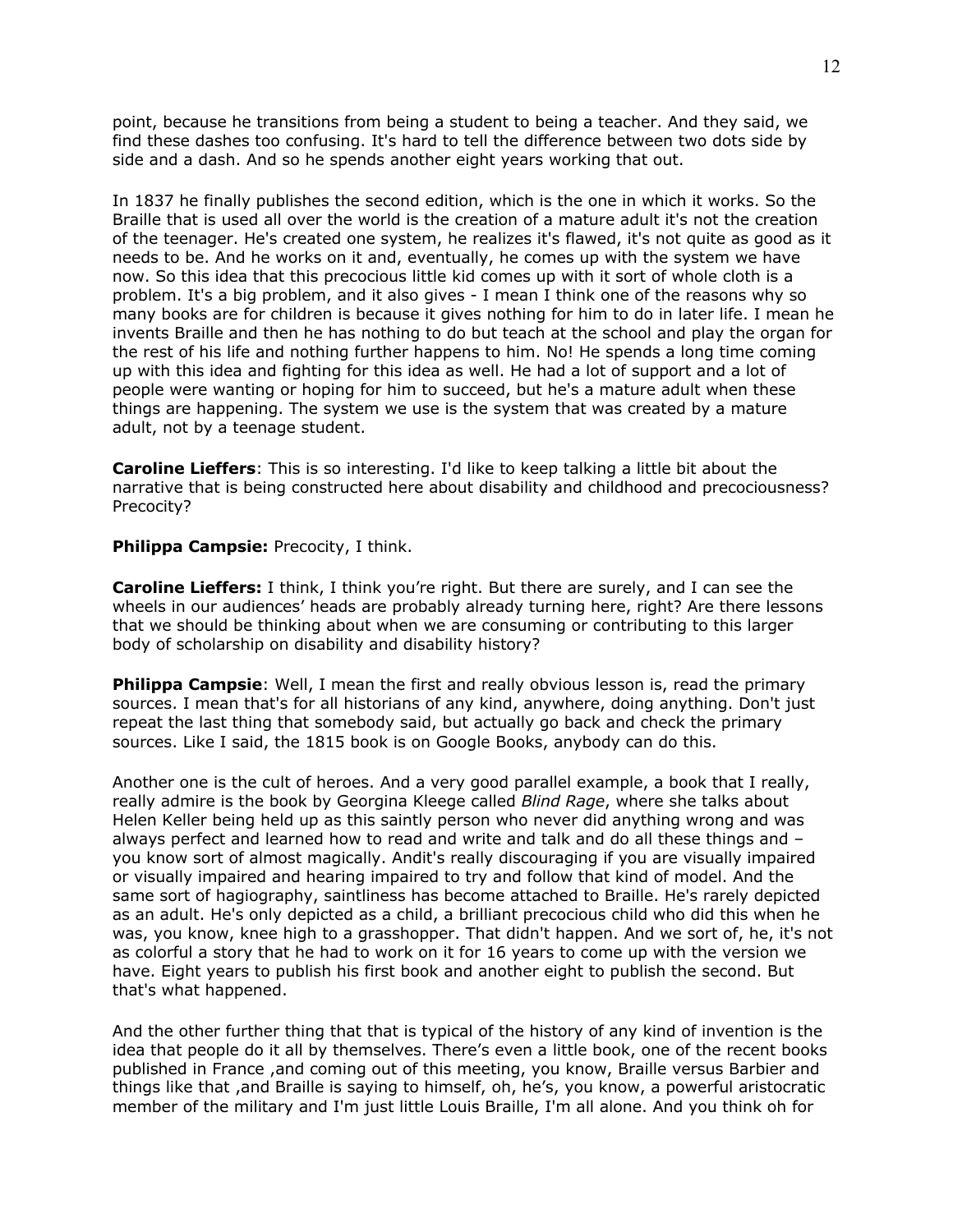crying – no! You weren't alone! Pignier had his back the whole time! Pignier is incredibly supportive. He gives him time to work on his system, he does everything he can to promote it. His friends were supportive. They also were very enthusiastic and very helpful. He wasn't this solitary person trying to do something that nobody understood. Everybody totally got it. And they thought and they supported him to the best of their ability. He wasn't this outlier who was laboring a lot alone on his system. You know, I think every time he came up with a new idea, he tested it out of his friends and he said, you know, thumbs up or thumbs down and keep going. And Pignier was very, very supportive, so he wasn't this wasn't a solitary inventor any more than most vendors are solitary they all depend on other people to test their ideas, to help them, to create materials for them, whatever. So that's that's that that is the history of invention.

And perhaps, perhaps the other thing is the timing is very important. It's just after the revolution. And in the revolution everything's up for grabs. They were going to they're going to have 10 months in the year with different names. They were going to have, they're going to have 100 minutes in the hour. They were going to completely revamp time, let alone anything else, they were, they had all sorts of people who thought we just going to sort of sweep way everything the way it is now. All the traditions, all the conventions, and start from scratch. Which is a very interesting time. And so for both Braille and Barbier there is this sense that you could start anew, you could start anew. And so Barbier is trying to do that. He's trying to recreate how people write. Braille is trying to recreate how blind people communicate. So that context adds a certain something to the story that we might easily miss.

**Kelsey Henry:** Yeah, one thing that I was connecting as you were talking, Philippa, both about the history of invention and the myth of like the solitary genius. And the reasons why this depiction of Braille as a child prodigy, this, like huge emphasis on precocity - like the relationship between the two. It's easier to make an argument for kind of solitary genius when you're talking about a child prodigy, because someone who's younger, it's a less, like a more unschooled mind.

**Philippa Campsie:** An interesting point, yes interesting. I see what you mean. That's true.

**Kelsey Henry:** And I'm also thinking about, like, something that you asked, Caroline, about kind of the telling of disability history, and I'm thinking in particular about popular disability history that's made not for an academic audience, but perhaps for children with disabilities, children without disabilities, for more public consumption. There is this attachment to, like, the figure of the "supercrip" to like use disability studies terminology, or even something akin to inspiration porn which is like a crude way to frame it, but I do think it speaks to, kind of desires that a more public facing, like a public audience has, for a particular kind of disabled hero. That's sort of, the sort of force that that desire might have on perpetuating particular myths, even if they are disproven by primary sources.

**Philippa Campsie:** Oh that's a very interesting point, yes, I mean the sort of reality does not provide quite a satisfactory a story for that kind of consumption. So I feel like I'm pouring cold water on all these lovely dramatic episodes, but yes it, but I mean Georgina Kleege says, you know, on the other hand, these things can backfire on you and leave you feeling more helpless because you're not as brilliant as these brilliant people who've gone before you.

**Kelsey Henry:** Definitely, and I think this myth of solitary genius also kind of, it goes against other impulses in disability studies, but also in disability justice to focus on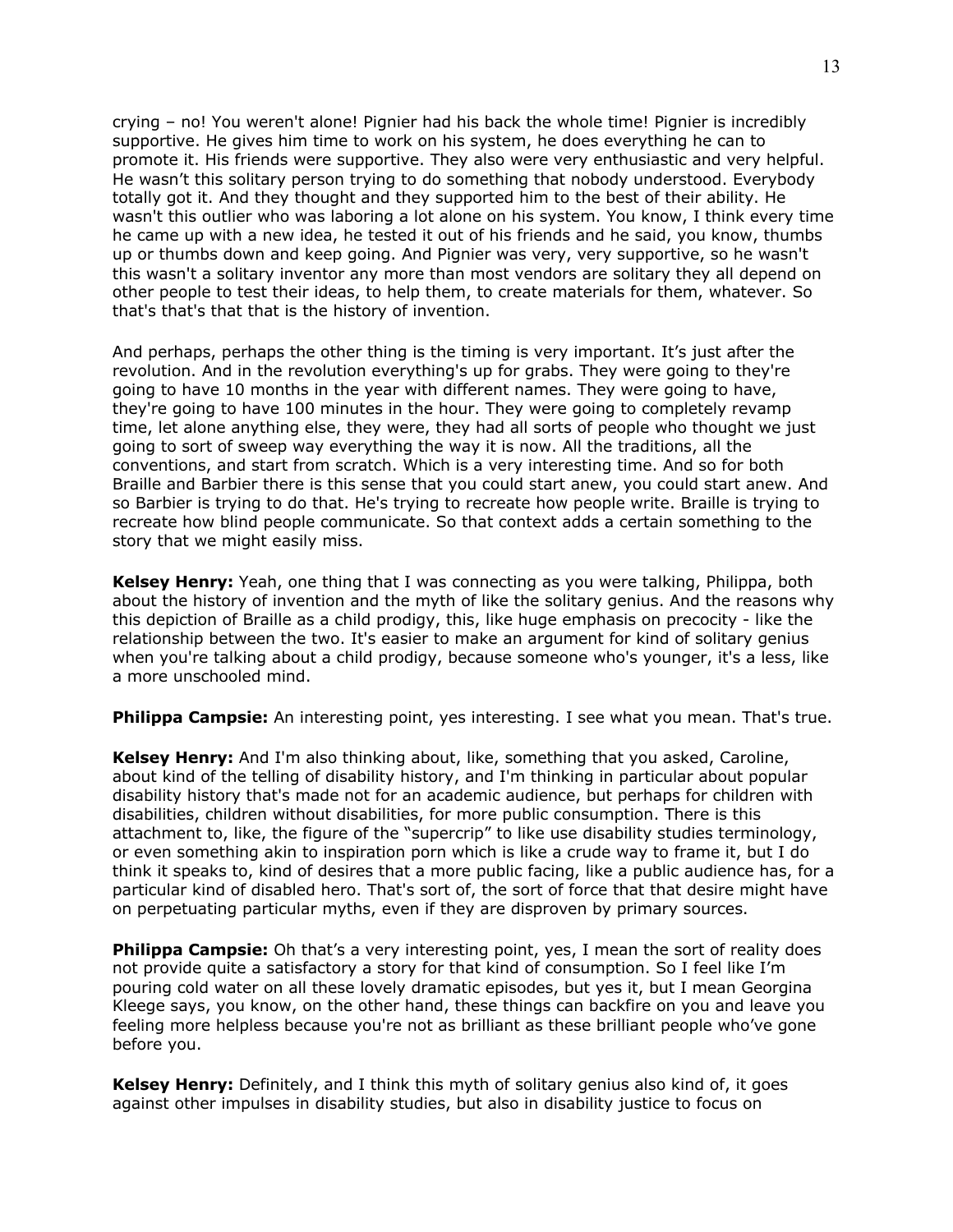collaboration and interdependence. So, like upholding stories of like, the lone inventor who strikes out on their own and doesn't need anyone isn't always or often, like, narratively useful for disabled people actually. Who, I mean, all of us need, need other people work alongside collaborators in every aspect of our lives.

**Philippa Campsie:** There's a huge amount of collaboration. I mean, in my husband's work he spent a lot of time trying to find out about the first important Braille writer, which was created at this school for blind students in Illinois in the 1890s. And yeah, the guy had an idea, but he had to work with somebody who's good with materials to realize a prototype and then figure out how to make it ready for production line, because this was the, it's called the Hall Braille Writer, and it was the first one that you could, it was inexpensive to make and you could roll out hundreds of them so the students could learn to use them. But yeah, a huge amount of collaboration went into that with various people bringing different techniques and different pieces of knowledge together.

**Caroline Lieffers:** Absolutely, that's such a great example. Thank you for that. We should swing back and talk about what happens to Barbier. Because in most of the histories of the invention of Braille, poor Barbier -- who's basically been cast in the role of the foil, or the villain for Braille -- basically just drops out of the story as the heroic Braille ascends, you know, to his position in the pantheon or whatever [laughs]

#### **Philippa Campsie:** Exactly! [laughs]

**Caroline Lieffers:** So what actually happens to Barbier, you know, for the rest of his life?

**Philippa Campsie:** Yeah, there are 20 more years of it so. Yes, the image is often of him disappearing from the story like Rumpelstiltskin, kind of stomping hard on the floor and just going through, but no, he lived for another 20 years and he continued to promote this idea of universal education. His theories were unrealistic and, in some cases, completely untested but he really believed in it and, at the time, he spent a lot of time trying to get his ideas adopted by what were called "salles d'asile." These are nursery schools and they were nursery schools for the children of the working classes that were generally set up either as public or charitable institutions. The first examples of them appear in the UK, I think. But at this time in the 1820s they're being set up in France, around Paris. And he thinks, well, the students in those schools, some of them may go on and get a further education but for some of them that may be all the education they're going to get. So why don't we give them a simplified form by which they can commit their ideas to paper and I've got the very thing for you. He writes to the Minister of Public Instruction, he writes to every friend he's got in any influential position anywhere to get them to support him, he gets nowhere.

They do set up a couple of demonstration projects that were still I don't think had even happened at the time of his death. One of them was going to be in Paris near the one in Versailles. But anyway, he published many more not really books, more like pamphlets on various sort of refining the method and trying to take a new angle added. But nothing else sticks. That one system that got used by the Institution Royale was the one system that went on to have a life of its own and the rest of them all died with him basically. But he it seems he remained optimistic to the end. The last letter that I've ever seen of his which was written about a month or so before he died, he's it it's not even clear who he's writing to, it's almost a rough draft of a letter that wasn't sent, but he seems to be writing to a printer with instructions for putting an advertisement and some kind of publication and looking for other places where he can advertise his ideas. So he never gave up hope that somebody somewhere would take these ideas and use them. And he also never gave up his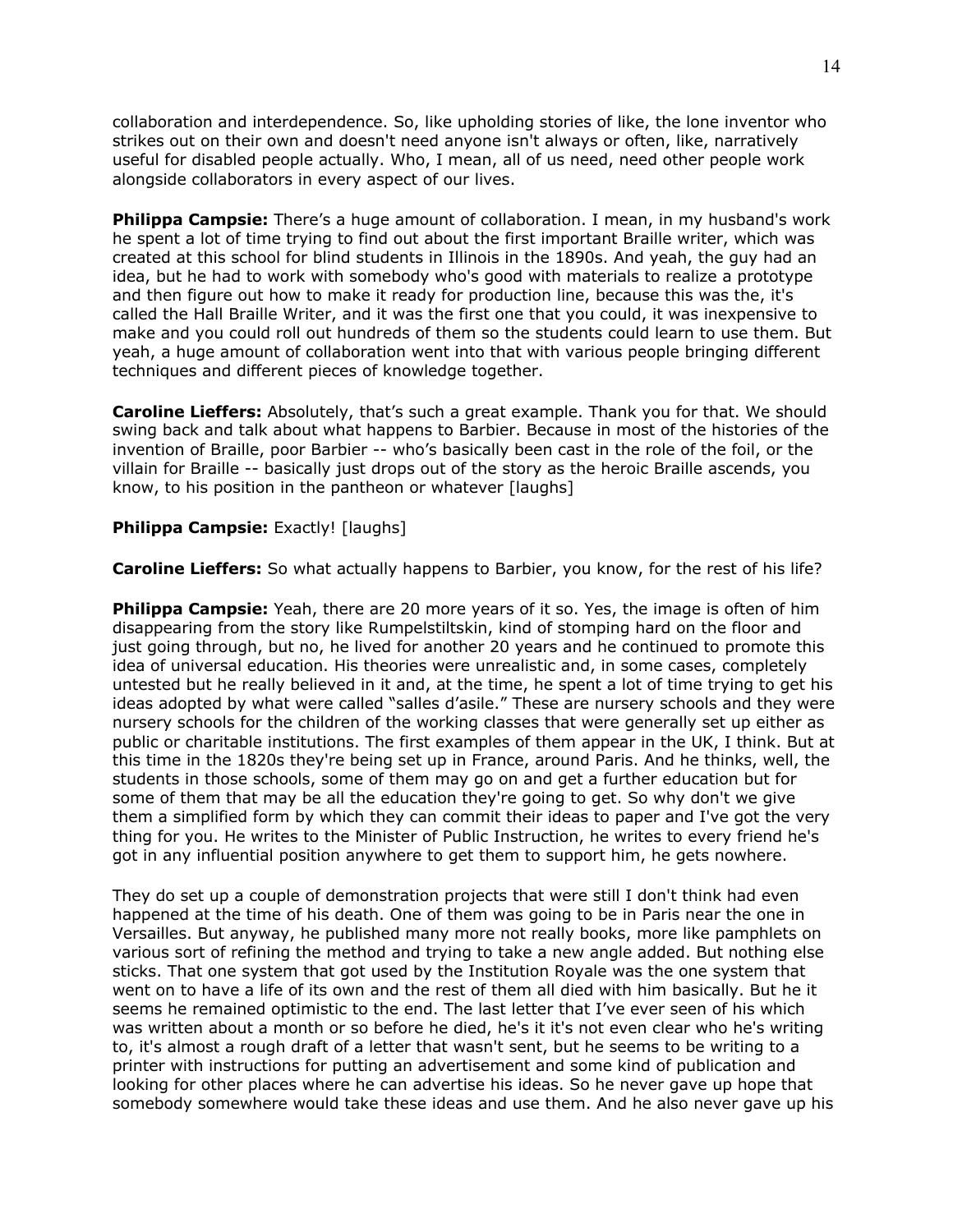utopian version that if everybody could express themselves on paper then, it's not quite that we'd end up with world peace, but he felt that we could be, that citizens could be better political actors, that they would be more informed, and that that they could do better, that it would end sources of conflict and things like that. So he really did have this utopian idea that if everybody was able somehow to express themselves in some form of writing, however simplified, that many of the problems of the world would magically disappear. Yeah. So he died in 1841. He'd been ill for some time. In some of his late letters, he says, you know, he's not very well, but I don't actually know what he died of.

**Caroline Lieffers:** Thank you. It's really, I guess, heartening in a way to know that, even though none of his other systems caught on that he never gave up those ideals, right, and continued to work toward them.

**Philippa Campsie:** I mean, he's often depicted as a kind of cranky person. And he was a bit odd you know. You have to be odd to come up with that way of writing. Fortunately it worked. But people said he was sort of solitary and had no friends. As far as we know, he never married. But he had friends. The letters talk about visits and all sorts of things. And he wrote extensively to other people who are in the same field, and who were interested. And there were a lot of people who, who really thought his ideas for were very important and were not getting the attention they deserved, he didn't have his supporters. So he was, like Braille, he was not isolated. He had friends and he wrote to them. Sometimes they probably thought. oh gosh another letter from Barbier, here we go, because he's quite prolific. But anyway, he's not an isolated crank. He does try and, and, as I say it in the context, I mean, he uses the term in one of his books "emancipation intellectuelle," which was kind of a marketing ploy because it didn't mean exactly what he wanted it to mean, but it was something that was being discussed at the time: this intellectual emancipation. And so he jumps on the bandwagon, yes, here we are, I've got a method for it. And all kinds of ways in which he tries to sort of pick up on what other people are doing. And in the 1830s, so there's a revolution in 1830, and a new king comes to the throne, and this this there's a feeling that that sort of somehow democracy will be improved by this. And a lot of a lot of good promises made at the time of the 1830 revolutions. Most of which didn't actually pan out, but he sort of feels, okay there's, again, there's an opening here, there are people who care about same things I care about. There was a huge push for universal education, absolutely, he was not alone in thinking we've got to find a better way to educate people and to extend education to people who up until now has been unable to get an education. He's part of a whole group of people doing that. He's definitely not alone.

**Kelsey Henry:** Philippa how you've done such an incredible job of animating this article for our listeners and kind of taking us beyond the article as well, telling us more about what happened to Barbier in later life. But I know, we all know that when we're writing an article a chapter, what have you, that there's always more to say that, like winds up on the cutting room floor but you're like itching to tell to tell everyone. And I'm wondering was there anything else that you really wanted to say about this story that couldn't fit into the article that you haven't already mentioned?

**Philippa Campsie:** How long have you got? [laughs] Actually, the way I wrote the, I wrote a much, much longer, I wrote as complete a biography of Barbier as I could. From that I extracted vertical so there's a lot left on the cutting room floor. So the original thing is about 100 pages long, so, among other things. subordinate characters. The article focuses mainly on Barbie Braille and Pignier and their relationships. There are all kinds of other secondary characters who have a role to play here. I mentioned some of these of these people who supported Barbier and his work, and all the various connections he had, and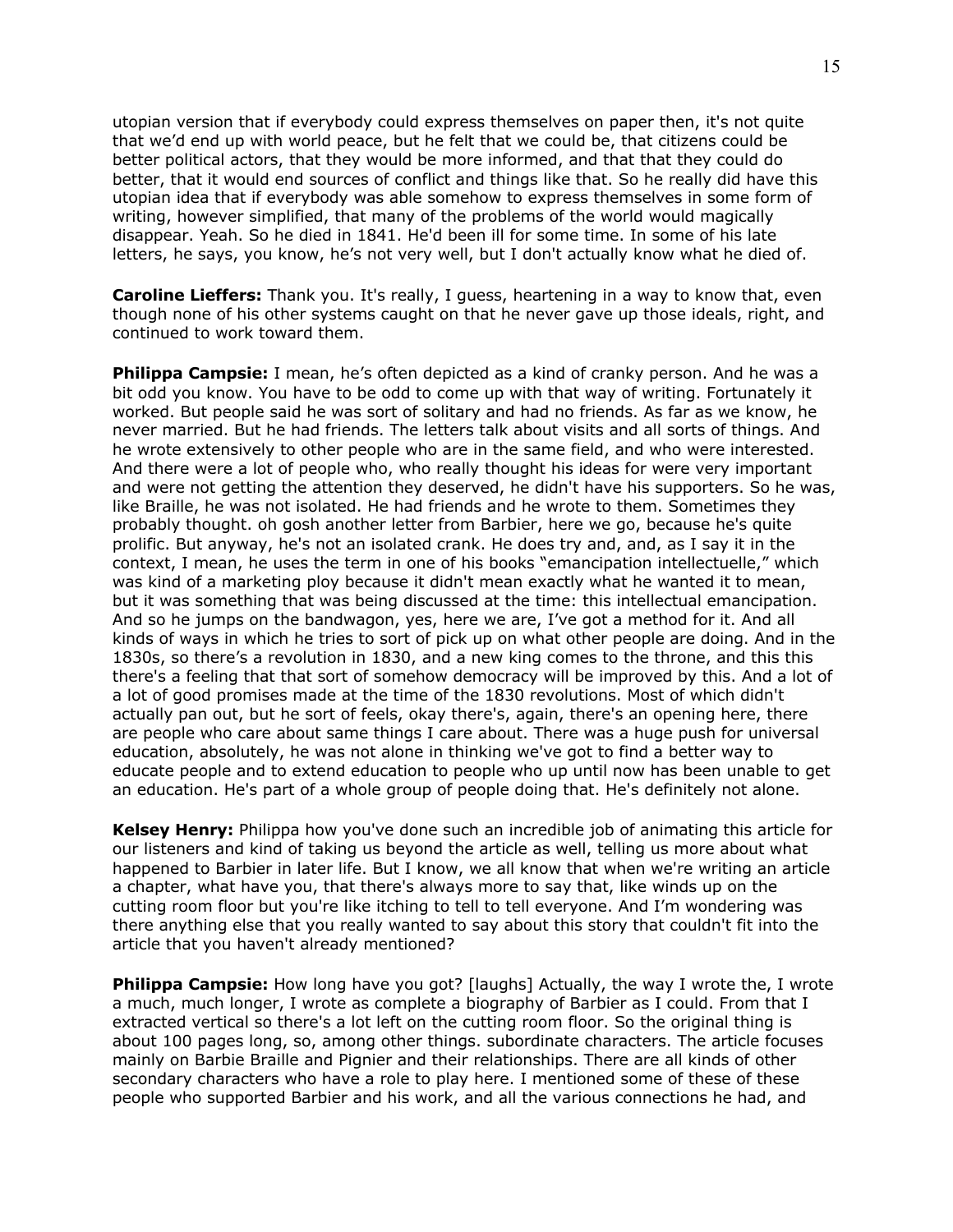lots of little stories about other people who were trying to do similar things to him. But their ideas didn't go anywhere either. So lots of characters, there are a whole bunch of characters, there's a big cast of characters only a few whom got into the article. I've also talked about a lot more context because, yes, the article doesn't really give you the whole post-revolutionary context or all the other people who were working on similar things at the same time. So I probably made Barbier sound more isolated than he really is when I'm trying to give the opposite impression, because I didn't have room to fit in the context. So, yes, the article is the tip of the iceberg. There's a lot more to say I and there's a lot more to find out. I mean I took it as far as I could up to a certain point. But new records become available all the time and new sources of information, and there are some side stories that I can usefully explore. So I need to finish that work too, of this longer - it may or may not ever seen the light of day, but for my own satisfaction, I have to finish the story and do it justice.

**Caroline Lieffers:** That's really encouraging to hear. Our last question is one that we ask almost all of our guests, which is what's next for you? What else are you working on? You've mentioned that you will be going down some of these rabbit warrens.

#### **Philippa Campsie:** Indeed they are!

**Caroline Lieffers:** Is there anything you'd like to say about that or any other projects?

**Philippa Campsie:** Yeah, rabbit warrens. I went down such a rabbit warren with Barbier's American brother. We could do an entire interview on his older brother, but anyway, I mean, so that's the thing to finish. Another sort of subsidiary project which I have already embarked on - because everybody gets their information from Wikipedia, I have changed, I've already changed the English and French version of the Wikipedia story about Barbier. But there are a lot of other cross references, and so I need to track down all the places where they've got it wrong and fix it. I've written to the *Encyclopedia Britannica* online and some other reference works saying, you know, don't you want to get the real dope on the guy? So - not quite in those words - but anyway, I'm just sort of telling them that there, this is the story is incorrect, and as a reputable publication they might want to correct it. And continuing to write the blog so that's a little place where I can put kind of little histories of little things that I noticed. With a focus on Paris, because it is called *Parisien Fields* and it's all about Paris.

But I guess the other thing is that I like reading biographies. I have written several others. I wrote a biography of an obscure mid-20th century American writer, that also was something that seized me. I'm not quite sure why I had to do that, but somehow I found myself writing to his family, going and visiting his family, visiting his colleagues, and to write his story. I've written biographies of some of my own family members. And so, if I'm ever finished with Barbier, I think what I would try to do is write another biography, and maybe some of these subsidiary characters in the Barbier story themselves would make interesting, there's not a lot known about them, and certainly not known in English, some of these people are better known in French, but their names are unfamiliar to an English audience. And I thought there might be something there, that some of these other people who are also interested in universal education and things like that. There's a lot, a lot of stuff there that hasn't really, that I know of, been fully explored. I mean, if you, I'm not by any means the only person writing about these people, but there's not a lot out there. And certainly not for a popular audience. There are some academic works on some of these stories but as you probably realize from reading the article I'm not really an academic writer. I made my living for many years is what's called a plain language writer. And so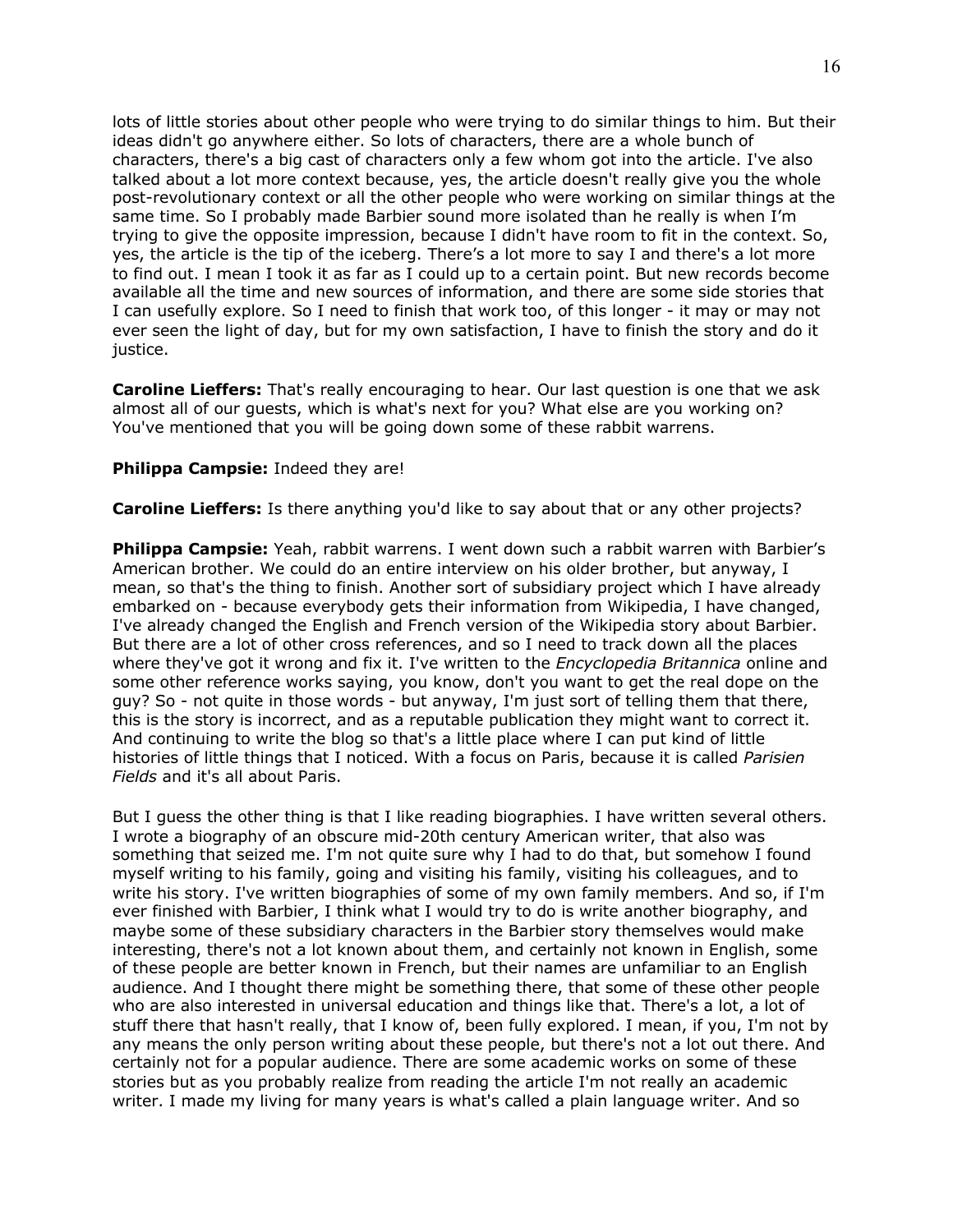that's the way I write. I like to write so as many people as possible can understand what I'm talking about. So I think there are a number of stories that perhaps are locked away in academia that could use the same approach.

**Caroline Lieffers:** I wholeheartedly agree, and I have to say I want to particularly commend you for doing that legwork of going after the Wikipedia article and Britannica and so forth, because I think you're right that often we, you know, produce our research work and we sort of expect, oh, it will trickle into these places. But it may take decades for that to happen if ever, right? And so I really, this is actually a really important lesson I think for many of us to take, which is that when we do find this new material it can potentially be incumbent on us to go out and make those changes in those particular reference works to make sure that it has the impact publicly that we hope that it has, right? So.

**Philippa Campsie:** I mean it's easy to dump on Wikipedia because there is a lot of rubbish there but they do have rules and the rules say that it has to be an original story and that there must be no conflict of interest, but what they really want is connection to actual sources. And you often get a banner at the top of a Wikipedia article saying this story needs more support and needs more references. So, you know, they I think the people who run Wikipedia, I think their hearts are in the right place, I mean there are all sorts of cranks out there who are trying to pump out misinformation. But for an academic, it is actually a place to set the record straight on certain things and to link them to actual reliable sources. So the stuff on Wikipedia I've linked, not only to my own article but I've linked it to that 1815 publication that's online, so people can go and see for themselves. And Wikipedia is often a useful place to start because of the links to reputable sources. So yes, I mean I think I used to hold on hold my nose about Wikipedia but I have since written a bunch of articles. Oh, there are things came they came out of the blog I found out about, some things that came out of the blog and I thought you know there's no Wikipedia article on that, why don't I put one up? So it's a little difficult to get your head around the technology first and the coding and things like that, but after a while it becomes quite easy.

**Caroline Lieffers:** I think it's well worth the effort, yeah.

**Philippa Campsie:** Oh yeah, because that's where people are going to get their information.

**Kelsey Henry:** Right, and Caroline and I have interviewed like public facing historians who do that work in a wide variety of mediums, but we've never really touched on the importance of doing public history through Wikipedia, which is like, it's often the primary source that a lot of people go to access information when they're asking questions about historical figures and it's incredibly important work.

**Philippa Campsie:** And the other thing, just a little footnote. I had to fix the image that was on Wikipedia. So if you Google Charles Barbier you'll see two main images. One of them is of a man in a dark suit, a youngish man, dark hair, dark suit, with a sort of white shirt, and the other one is an older guy with a sort of combed forward hairstyle and very, very elaborate outfit on because he's wearing the Order of the Holy Spirit. He's not Charles Barbier. He's somebody called Hercule de Serre, who is somebody, because I mentioned, well maybe I didn't mention, Barbier's full name is Barbier de la Serre. When he went to the United States, he became known just as Charles Barbier, and he dropped the de la Serre bit. But, so somebody's going through old pictures thought de Serre and thought oh, that must be Charles Barbier de la Serre, well, no, it's somebody else, completely different